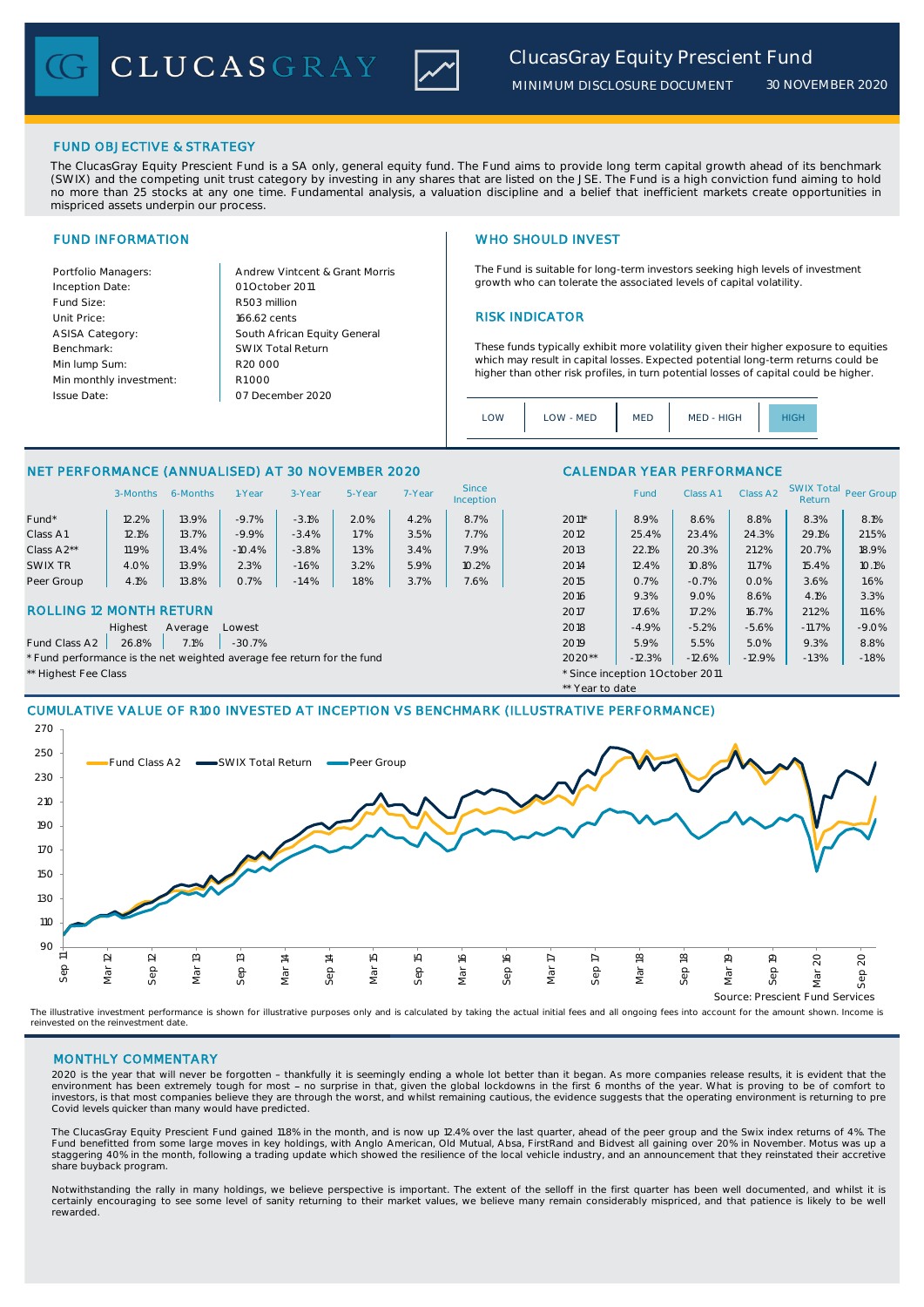CLUCASGRAY



| Naspers              | 8.5% | <b>Asset Class</b> | %     |
|----------------------|------|--------------------|-------|
| <b>Standard Bank</b> | 6.5% | <b>SA Equity</b>   | 98.89 |
| ABSA Group           | 6.4% | Cash               | 1.2%  |
| Anglo American       | 4.9% |                    |       |
| Brit AM Tobacco      | 4.5% |                    |       |
| <b>MTN</b>           | 4.4% |                    |       |
| <b>BHP Group</b>     | 3.8% |                    |       |
| Firstrand            | 3.7% |                    |       |
| Exxaro               | 3.5% |                    |       |
| Long4Life            | 3.5% |                    |       |

### DISTRIBUTIONS FEE STRUCTURE

Distribution Frequency Distribution Date

Last Distribution 1.03% 0.03% 0.03% 0.03% 0.03% 0.03% 0.03% 0.03% 0.03% 0.03% 0.03% 0.03% 0.03% 0.03% 0.03% 0.0 01 April Annually

# TOP 10 EQUITY HOLDINGS FUND ASSET ALLOCATIONS



| <b>TFR</b>                          | Class A <sub>2</sub> Class A1 |       |
|-------------------------------------|-------------------------------|-------|
| Annual Management Fee (excl. VAT)   | 1.30%                         | 0.90% |
| Other Cost                          | 0.03%                         | 0.03% |
| <b>VAT</b>                          | 0.20%                         | 0.14% |
| Total Expense Ratio (incl. VAT)     | 1.53%                         | 1.07% |
| Transaction Costs (incl. VAT)       | 0.39%                         | 0.39% |
| Total Investment Charge (incl. VAT) | 192%                          | 1.46% |